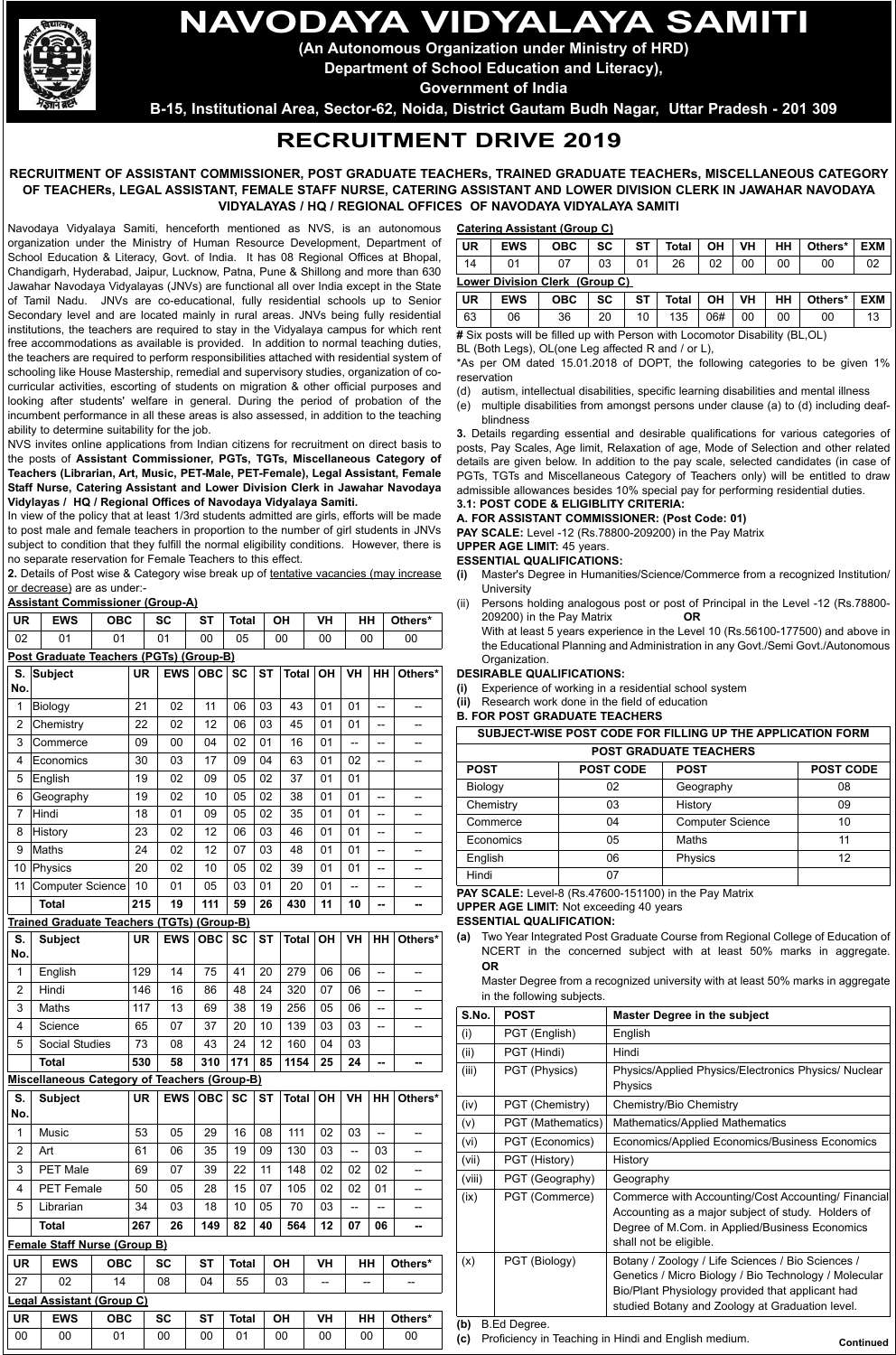# **<sup>26</sup> www.employmentnews.gov.in RECRUITMENT Employment News 6 - 12 July 2019 DESIRABLE QUALIFICATIONS**

**(a)** Experience as TGT in the recognized institution in concerned subject.

**(b)** Experience of working in a residential school.

| (c) Knowledge of Computer application. |                                                                      |
|----------------------------------------|----------------------------------------------------------------------|
|                                        | $\vert$ (vi) $\vert$ PCT (Computer $\vert$ ESSENTIAL OIIALIEICATIONS |

| (xi) | PGT (Computer                         | <b>ESSENTIAL QUALIFICATIONS</b>                                                                                                                  |  |
|------|---------------------------------------|--------------------------------------------------------------------------------------------------------------------------------------------------|--|
|      | Science)                              | 1. At least 50% marks in aggregate in any of the following:<br>BE or B. Tech (Computer Science/IT) from a recognized<br>University/Institute. OR |  |
|      |                                       | BE or B. Tech (any stream) and Post Graduate Diploma in/                                                                                         |  |
|      |                                       | Computer Science from a recognized University/Institute.<br>OR.                                                                                  |  |
|      |                                       | M.Sc (Computer Science/IT)/MCA from a recognized<br>University. OR                                                                               |  |
|      |                                       | B.Sc (Computer Science)/BCA and Post Graduate Degree/<br>in any subject from a recognized University. OR                                         |  |
|      |                                       | Post Graduate Diploma in Computer Science/IT and Post<br>Graduate Degree in any subject from a recognized                                        |  |
|      |                                       | University / Institute. OR                                                                                                                       |  |
|      |                                       | 'B' level from DOEACC/NIELT and Post Graduate Degree                                                                                             |  |
|      |                                       | in any subject. OR                                                                                                                               |  |
|      |                                       | 'C' level from DOEACC/NIELT Ministry of Information and                                                                                          |  |
|      |                                       | Communication Technology and Graduation.                                                                                                         |  |
|      |                                       | 2. Proficiency in teaching in Hindi/English.                                                                                                     |  |
|      |                                       | <b>Desirable:</b> B.Ed Degree                                                                                                                    |  |
|      |                                       | <b>Note:</b> For subsequent promotion the incumbent will have                                                                                    |  |
|      |                                       | to acquire B.Ed. degree.                                                                                                                         |  |
|      | <b>FOR TRAINER ORABITATE TEACHERO</b> |                                                                                                                                                  |  |

#### **C. FOR TRAINED GRADUATE TEACHERS**

| SUBJECT-WISE POST CODE FOR FILLING UP THE<br><b>APPLICATION FORM</b> |                  |  |  |
|----------------------------------------------------------------------|------------------|--|--|
| <b>POST</b>                                                          | <b>POST CODE</b> |  |  |
| English                                                              | 13               |  |  |
| Hindi                                                                | 14               |  |  |
| Maths                                                                | 15               |  |  |
| Science                                                              | 16               |  |  |
| Social Studies                                                       | 17               |  |  |

# **PAY SCALE: Level-7 (Rs.44900-142400) in the Pay Matrix UPPER AGE LIMIT: Not exceeding 35 years**

**ESSENTIAL QUALIFICATION** 

**(A)** Four years integrated degree course of Regional College of Education of NCERT with at least 50% marks in the concerned subject as well as in the aggregate. **Or**  Bachelors Honours Degree with at least 50% marks in concerned subject/combination of subjects and also in aggregate. Candidate should have studied requisite subject(s) for at least 2 years in the 03 years degree course. **Or** Bachelor's Degree from a recognized University with at least 50% marks in the concerned subject/combination of subjects and also in aggregate. The candidate should have studied the requisite subjects in all three years of degree course.

**Note :** Post wise elective subjects and Languages in the combination of subjects are as under:

- **a) For TGT (Hindi) :** Hindi as a subject in all the three years of Degree course.
- **b) For TGT (English):** English as a subject in all the three years of Degree course.
- **c) For TGT (Maths)**
- **(i)** Bachelor Degree in Maths along with Physics and any one of the following subjects: Chemistry, Electronics, Computer Science, Statistics.
- **(ii)** In case of such Universities which provide for only two subjects out of the six as mentioned above in the final year of graduation, the candidate should have studied Maths and Physics in the final year of examination and three subjects, viz, Maths, Physics and Chemistry / Electronics / Computer Science / Statistics in the first and second years of graduation.
- **(iii)** Candidates who have passed B.Sc. degree with Honours in Maths subject would be considered eligible only if they have studied Physics and Chemistry / Electronics / Computer Science / Statistics in first and second year of the course. Candidates with B.Sc. (Hons.) in Physics or Chemistry are not eligible for the post of TGT (Maths).
- **d) For TGT (Science)-** Botany, Zoology and Chemistry.
- **(i)** The candidate should have studied Botany, Zoology and Chemistry during all the three years of study in graduation.
- **(ii)** In case of such Universities which provide for only two subjects in the final year of graduation, the candidates should have studied any of the two subjects out of Botany, Zoology and Chemistry in the final year of examination and all the three subjects, viz. Botany, Zoology and Chemistry in the first and second years of graduation.
- **(iii)** In case of Honours Degree in any of the above mentioned three subjects, the candidate must have studied other two subjects in the first and second year of the course.

#### **e) For TGT (Social Studies):**

- **(i)** The candidate should have studied any of the two subjects out of the following subject combination at graduation level:
	- **(a)** History with Geography/ Economics/ Political Science **OR**

**(b)** Geography with History/ Economics/ Political Science (in other words candidates should have studied any two subjects out of History, Geography, Economics and Political Science, in which one must be either History or Geography)

- **(ii)** History/Geography as above should have been studied for all three years in the Graduation.
- **(iii)** In case of Honours Degree in History the candidate should have studied Geography/Economics/Political Science in 1st and 2nd years. Similarly in case of Honours degree in Geography, the candidate should have studied History/ Economics/Political Science in 1st and 2nd year. Candidates with B.A. (Honours) in Economics or Political Science are not eligible for the post of TGT (S.St.)
- **(B)** Passed the Central Teacher Eligibility Test (CTET) conducted by CBSE in accordance with the guidelines framed by the NCTE, for the purpose. **(C)** B.Ed. Degree

**(D)** Competence to teach through English and Hindi / concerned Regional Language as the case may be.

#### **DESIRABLE QUALIFICATIONS**

- **(a)** Experience of working in a residential school.
- **(b)** Knowledge of Computer application.
- **D. FOR MISCELLANEOUS TEACHERS**

| SUBJECT-WISE POST CODE FOR FILLING UP THE APPLICATION FORM |                  |  |  |  |  |
|------------------------------------------------------------|------------------|--|--|--|--|
| <b>MISCELLANEOUS TEACHERS</b>                              |                  |  |  |  |  |
| <b>POST</b>                                                | <b>POST CODE</b> |  |  |  |  |
| Music                                                      | 18               |  |  |  |  |
| Art                                                        | 19               |  |  |  |  |
| PET (Male)                                                 | 20               |  |  |  |  |
| PET (Female)                                               | 21               |  |  |  |  |
| Librarian                                                  | 22               |  |  |  |  |

**PAY SCALE: Level-7 (Rs.44900-142400) in the Pay Matrix UPPER AGE LIMIT: Not exceeding 35 years QUALIFICATIONS:** 

**ESSENTIAL QUALIFICATIONS** 

| Sr.<br>No. | Post         | <b>Essential Qualification</b>                                                                                                                                                                                                                                                                                                                                                                                                                                                                                                                                                                                                                                                                                                                                                                                                                                                                                                               | <b>Desirable Qualification</b>                                                                                                                                                                                        |
|------------|--------------|----------------------------------------------------------------------------------------------------------------------------------------------------------------------------------------------------------------------------------------------------------------------------------------------------------------------------------------------------------------------------------------------------------------------------------------------------------------------------------------------------------------------------------------------------------------------------------------------------------------------------------------------------------------------------------------------------------------------------------------------------------------------------------------------------------------------------------------------------------------------------------------------------------------------------------------------|-----------------------------------------------------------------------------------------------------------------------------------------------------------------------------------------------------------------------|
| 1.         | <b>Music</b> | Five years study in Music Institution<br>recognized by the concerned<br>State Govt. as equivalent to Graduate/<br>Post Graduate Degree. OR<br>A Bachelors Degree with Music from<br>a recognized university and B.Ed. OR<br>Higher Secondary/Sr.Secondary with<br>any one of the following :<br>Sangeet-Visharad examination of<br>Gandharva Mahavidyalaya Mandal,<br>Bombay or Bhatkhande Sangeet<br>Vidyalaypeeth, Lucknow or Indira<br>Kala Sangeet Vishwa Vidyalaya,<br>Khairagarh (MP) or Sangeet<br>Prabhakar examination of the<br>Prayag Sangeet Samiti, Allahabad.<br>OR<br>Following Degree/Diploma awarded<br>by Pracheen Kala Kendra, Chandi-<br>garh:<br>(a) Sangeet Bhaskar with Graduation<br>in any discipline.<br>(b) Sangeet Nritya Bhushan with<br>graduation in any discipline.<br>(c) Sangeet Bhushan or Sangeet<br>Nritya Visharad with Sr. Secondary/<br>Intermediate/Part I examination of<br>3 years Degree Course. | (i) Working knowledge of<br>English and Hindi or other<br>Regional Language.<br>(ii) Experience of working in<br>a residential school.                                                                                |
| 2.         | Art          | Five years Recognized Diploma in<br>any discipline of Fine Arts as<br>Drawing/Painting/Sculpture/Graphic<br>Arts/Crafts after passing Secondary<br>Examination (Class X or equivalent)<br>ΟR<br>Post Graduate Degree in Drawing<br>and Painting, Fine Arts from a recogni-<br>zed University/Institution. OR<br>Four Years Diploma in Fine Arts/<br>Crafts from Vishwa Bharti Shanti<br>Niketan OR<br>B.Ed. Degree/Diploma in Fine Arts<br>from Regional College of Education.<br>(Degree of Bachelor of Fine Arts<br>(BFA) after class XII will be consi-<br>dered as equivalent to Five Years<br>Diploma in Fine Arts after Class X).                                                                                                                                                                                                                                                                                                      | (I) B.Ed. or equivalent<br>teaching degree from<br>recognized University.<br>(II) Working knowledge of<br>English and Hindi or other<br>Regional Language.<br>(III) Experience of Working<br>in a residential School. |
| 3.         | <b>PET</b>   | Bachelor's degree in Physical<br>Education from a recognised institu-<br>tion. OR<br>D.P.Ed. from a recognised University/<br>Institution provided that the admission<br>qualification for the diploma is atleast<br>a University's Degree.                                                                                                                                                                                                                                                                                                                                                                                                                                                                                                                                                                                                                                                                                                  | i) Working knowledge of<br>English and Hindi or other<br>Regional Language.<br>ii) Experience of working in<br>a residential school.                                                                                  |
| 4.         | Librarian    | 1. University's degree in Library<br>Science from a recognised institution<br>0R<br>Graduation with One-year Diploma<br>in Library Science from a recognised<br>Institution<br>2. Working knowledge of English<br>and Hindi or other Regional Language                                                                                                                                                                                                                                                                                                                                                                                                                                                                                                                                                                                                                                                                                       | (i) Experience of Working in<br>a residential school.<br>ii) Knowledge of Computer<br>Operations.                                                                                                                     |
| Е.         |              | <b>LEGAL ASSISTANT: (Post Code:23)</b>                                                                                                                                                                                                                                                                                                                                                                                                                                                                                                                                                                                                                                                                                                                                                                                                                                                                                                       |                                                                                                                                                                                                                       |

**PAY SCALE: Level-6 (Rs.35400-112400) in the Pay Matrix UPPER AGE LIMIT: Between 18 to 32 years**

**ESSENTIAL QUALIFICATION:**

Degree in Law from a recognized University.

**DESIRABLE:**

Three years experience of handling legal cases.

**F. FEMALE STAFF NURSE: (Post Code:24) PAY SCALE: Level-7 (Rs.44900-142400) in the Pay Matrix UPPER AGE LIMIT: Upto 35 years**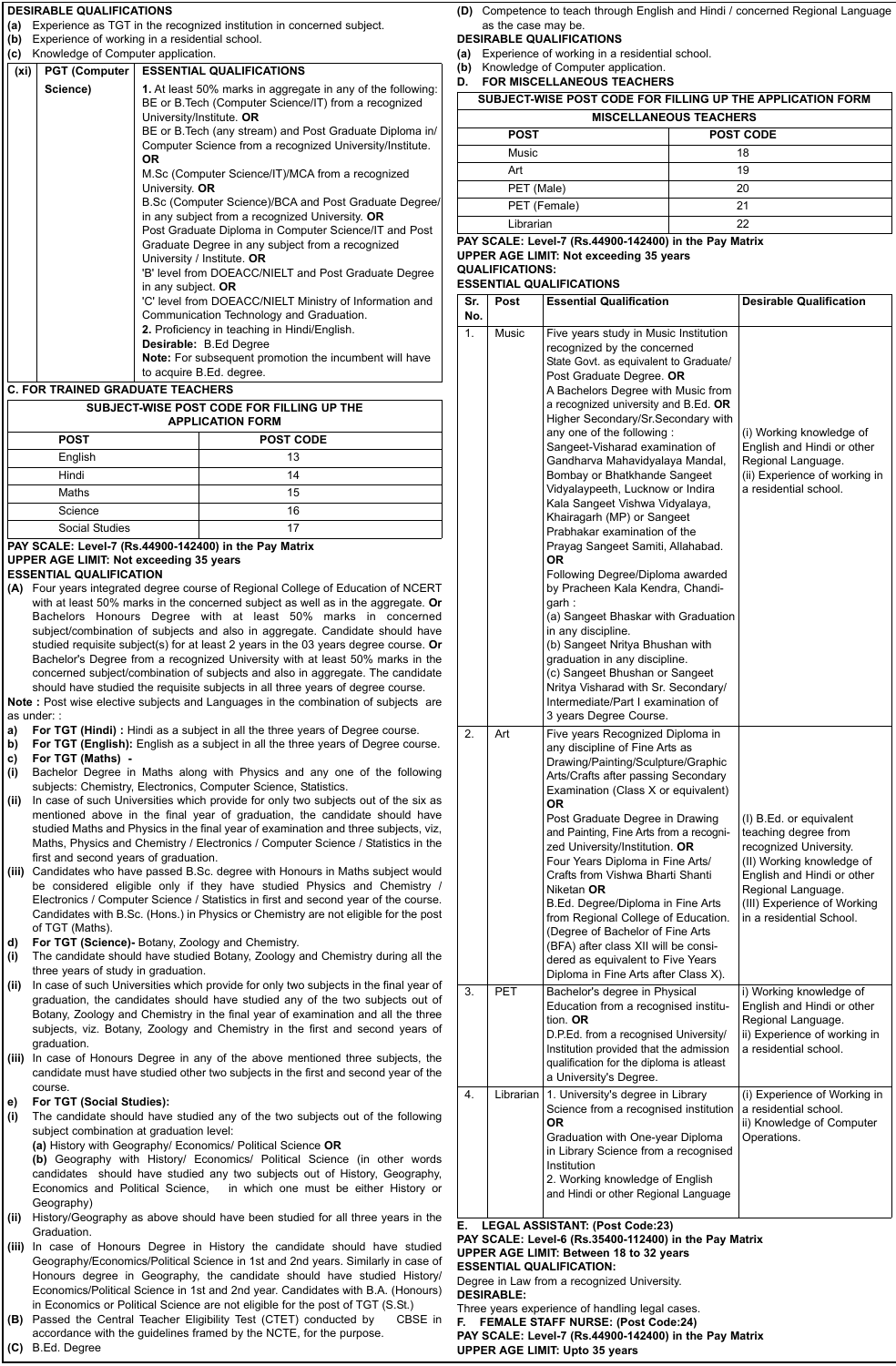# **1. ESSENTIAL QUALIFICATIONS :**

- **a)** Passed Sr. Secondary Examination (Class XII) or equivalent and
- **b)** Grade 'A'(Three years) Diploma/Certificate in Nursing from recognized Institution. **OR**

B.Sc (Nursing) from a recognised University/ Institution.

- **2.** Registration with Indian/ State Nursing Council.
- **3.** Practical experience of two years in Hospital/Clinic.

#### **Desirable :**

Working Knowledge of Hindi/Regional Language and English.

**G. CATERING ASSISTANT (Post Code:25)**

**PAY SCALE: Level-4 (Rs.25500-81100) in the Pay Matrix UPPER AGE LIMIT: Upto 35 years ESSENTIAL QUALIFICATIONS:**

# **1.** Secondary School (X class pass) and

**2.** Three Years Diploma in Catering or equivalent from an Institution recognized by Ministry of Tourism, Govt. of India/State Govt. **OR**

Passed Sr. Secondary (Class XII) from CBSE with Hotel Management and Catering as Vocational Subject and at least one year experience in catering. **OR** Passed Sr.Secondary (Class XII) or equivalent and one year diploma in catering or equivalent from a recognized Institution with three years experience in catering in reputed institution/hotels. **OR** 

Trade proficiency Certificate in Catering with a minimum of 10 years of service in Defence Services of regular establishment (for Ex-Servicemen only).

**H. LOWER DIVISION CLERK: (Post Code: 26)**

# **PAY SCALE: Level-2 (Rs.19900-63200) in the Pay Matrix UPPER AGE LIMIT: Between 18 and 27 years**

#### **ESSENTIAL QUALIFICATIONS:**

- **1.** Senior Secondary (Class XII) certificate from a recognized Board with 50% marks and possessing minimum speed of 30 words per minutes in English typing or 25 words per minutes in Hindi typing correspond to 10500 KDPH as on average of 5 key depressions for each word. **OR**
- Passed + 2 level or Senior Secondary Certificate from CBSE/State Govt. With

#### Secretarial Practices and Office Management as Vocational Subjects. **Desirable:**

- **1.** Knowledge of computer operation and data entry acquired either as a subject at +2 level or through 6 months diploma in computer from a recognized institution or through computer literacy certificate at school level.
- **2.** Experience in accounts/administrative matters in Govt. / Semi Govt. / Autonomous organization.

#### **Note:**

- **1.** Preference will be given to candidates having passed +2 from CBSE with secretarial practices and office management as vocational subjects.
- **2.** The appointing authority shall decide each time depending upon the requirement whether the typing speed should be in English or Hindi.
- Direct recruits will have to acquire proficiency in operating PCs and pass such test in this regard as the Samiti may require. (PCs : Personal Computers)

#### **3.2. AGE RELAXATION**

Maximum relaxation in upper age limit will be as under:

| SI.<br>No. | <b>Category of Persons</b>                                                                                                                                     | <b>Extent of age</b><br>relaxation/<br>concession |
|------------|----------------------------------------------------------------------------------------------------------------------------------------------------------------|---------------------------------------------------|
| (a)        | Scheduled Caste / Scheduled Tribe                                                                                                                              | 5 years                                           |
| (b)        | Other Backward Classes (Non-Creamy Layer)                                                                                                                      | 3 years                                           |
| (c)        | Women (All Category) except for the post of Assistant Commi-<br>ssioner, Legal Assistant, Female Staff Nurse, Catering Assistant<br>& Lower Division Clerk     | 10 years                                          |
| (d)        | NVS Employees if applying for the post of PGTs, TGTs &<br>Miscellaneous Category of Teachers                                                                   | No age bar                                        |
| (e)        | NVS Employees if applying for the post of Assistant Commi-<br>ssioner, Legal Assistant, Female Staff Nurse, Catering Assistant,<br><b>Lower Division Clerk</b> | 5 years                                           |
| (f)        | Candidates with 3 years continuous service in Central Govt.<br>provided the posts are in same or allied cadres                                                 | 5 years                                           |
| (g)        | Persons ordinarily domiciled in State of Jammu & Kashmir<br>during 01.01.1980 to 31.12.1989                                                                    | 5 years                                           |
| (h)        | Persons with disabilities (including women)<br>$(i)$ SC/ST<br>(ii) OBC (NCL)<br>(iii) General                                                                  | 15 years<br>13 years<br>10 years                  |
| (i)        | Ex-Servicemen who has put in not less than six months continuous service                                                                                       |                                                   |

in Armed Forces (Army, Navy and Air Force) shall be allowed to deduct the period of such service from his/her actual age and if the resultant age does not exceed maximum age limit prescribed for the post by more than three years, he/she shall be deemed to satisfy the condition regarding age limit. For group 'B' posts, the Ex-Servicemen & Commissioned Officers including ECOs/SSCOs who have rendered at least 5 years military service.

**Note: All the concessions mentioned above will be concurrent i.e. if a person is eligible for more than one concession, only one of the concessions of the highest permissible limit, will be granted subject to maximum of age prescribed to enter in Government service i.e. 55 years of age.**

**3.3. The Cut-Off date for determining various eligibility criteria (Educational Qualifications, age limit etc.) will be the closing date for receipt of applications from candidates in India.** Before applying, applicants must satisfy about their eligibility as on closing date of receipt of application.

**3.4.** The OBC candidates who belong to 'Creamy Layer' are not entitled for concession admissible to OBC Category and such candidates have to indicate their category as General. Only those OBC Categories which are applicable for appointment under Central Government will be considered.

#### **3.5. EWS (Economically Weaker Section) Reservation:**

**a)** Candidates who are not covered under the scheme of reservation for SC/ST/OBC and **whose family gross annual income is below Rs. 8 Lakh (Rupees Eight** Lakh) shall be eligible for benefit of reservation for EWS. The income shall also

include income from all sources i.e. salary, agriculture, business, profession etc. for the financial year prior to the year of application. Also candidates whose family owns or possesses any of the following assets shall be excluded from being identified as EWS, irrespective of family income:-

**i.** 5 Acres of agriculture land and above.

**ii.** Residential flat of 1000 Sq Ft and above.

**iii.** Residential plot of 100 Sq yards and above in notified municipalities.

**iv.** Residential plot of 200 Sq Yd and above in areas other than the notified municipalities.

**b)** The property held by a family in different locations or different places / cities would be clubbed while applying the land or property holding test to determine EWS status. (The term Family - for this purpose will include the person who seeks benefit of reservation. His / her parents and siblings below the age of 18 years as also his / her spouse and children below the age of 18 years).

**c)** The benefit of reservation under EWS can be availed upon production of an income and asset certificate issued by a competent authority. The income and asset certificate issued by any one of the following authorities in the prescribed format as given in **Annexure-I** shall only be accepted as candidate's claim as belonging to EWS:-

**i.** District Magistrate/Additional District Magistrate/Collector/Deputy Commissioner/ Additional Deputy Commissioner/1st Class Stipendiary Magistrate/Sub Divisional Magistrate\/Taluka Magistrate/Executive Magistrate/Extra Assistant Commissioner; or

**ii.** Chief Presidency Magistrate/Additional Chief Presidency Magistrate / Presidency Magistrate; or

**iii.** Revenue Officer not below the rank of Tehsildar; or

**iv.** Sub-Divisional Officer of the area where the candidate and / or his / her family normally resides.

**d)** The candidate applying against the vacancies reserved for EWS must possess Income and asset certificate as on closing date of online application for this advertisement. Accordingly, these candidates are required to produce valid Income and asset certificate during documentation stage. In case of noncompliance of aforesaid stipulations, their claim for reserved status under EWS shall not be entertained and the candidature of such candidates, if fulfilling all the eligibility conditions for General (UR) category, shall be considered under General (UR) vacancies only.

**3.6.** In case of candidates applying for the post of TGTs, CTET certificate in possession should be in the currency of its validity.

#### **4. MODE OF SELECTION**

- **(a)** Candidates will be shortlisted on the basis of their performance in written examination / Computer Based Test (CBT) and interview / Personal Interaction put together. The NVS reserves the right to decide the cut off marks in written examination / CBT and interview / Personal Interaction separately. The decision of the NVS about the mode of selection to the notified posts and eligibility conditions of the applicants for interview / Personal Interaction shall be final and binding. No correspondence will be entertained in this regard. However, in the case of Legal Assistant, Female Staff Nurse & Catering Assistant the selection to the post will be done on the basis of the performance of the candidates in the written examination / CBT only. For the post of Lower Division Clerk, candidates shortlisted on the basis of Written Examination / CBT will be called for Trade / Skill Test which will be of qualifying in nature only and carries no weightage. In case a candidate fails to qualify the trade / skill test, their candidature would be rejected. **However, the mode of selection, whichever so, for all the notified posts will be the sole discretion of NVS and may be changed.**
- **(b)** The Written Examination / CBT for the recruitment to the notified posts except Assistant Commissioner and Legal Assistant is likely to be held at following 42 cities (code of the cities is mentioned against the name of the city). **However, the NVS has the right to conduct the written examination / CBT at all the cities or any one of the cities depending upon the number of the candidates and other compulsions.** Number of centers in each city will depend upon the number of candidates opting for a city. **The centre for the written examination / CBT for the post of Assistant Commissioner & Legal Assistant will be at Delhi / NCR only.** The centres of examination / CBT will be decided by NVS though the preferences / options submitted by candidates will be considered to the extent of availability of seats at such centre.

| Name of the City            | <b>City Code</b>        | Name of the City | <b>City Code</b> |  |  |  |
|-----------------------------|-------------------------|------------------|------------------|--|--|--|
| Ahmedabad                   | 1                       | Kolkata          | 22               |  |  |  |
| Amritsar                    | $\overline{2}$          | Lucknow          | 23               |  |  |  |
| Ajmer                       | 3                       | Madurai          | 24               |  |  |  |
| Allahabad                   | $\overline{\mathbf{4}}$ | Mumbai           | 25               |  |  |  |
| Bangalore                   | 5                       | Muzaffarpur      | 26               |  |  |  |
| Bhopal                      | 6                       | Nagpur           | 27               |  |  |  |
| Bhubaneshwer                | 7                       | Patna            | 28               |  |  |  |
| Chandigarh/Panchkula/Mohali | 8                       | Pune             | 29               |  |  |  |
| Chennai                     | 9                       | Port Blair       | 30               |  |  |  |
| Dehradun                    | 10                      | Raipur           | 31               |  |  |  |
| Delhi                       | 11                      | Ranchi           | 32               |  |  |  |
| Faridabad                   | 12                      | Shimla           | 33               |  |  |  |
| Gurugram                    | 13                      | Trivendrum       | 34               |  |  |  |
| Ghaziabad                   | 14                      | Visakhapatnam    | 35               |  |  |  |
| <b>NOIDA</b>                | 15                      | Shillong         | 36               |  |  |  |
| Guwahati                    | 16                      | Kohima           | 37               |  |  |  |
| Hyderabad                   | 17                      | Imphal           | 38               |  |  |  |
| Itanagar                    | 18                      | Aizwal           | 39               |  |  |  |
| Jabalpur                    | 19                      | Siliguri         | 40               |  |  |  |
| Jaipur                      | 20                      | Agartala         | 41               |  |  |  |
| Jammu                       | 21                      | Panaji (Goa)     | 42               |  |  |  |

**(c)** Persons with disability of 40% or more, if so desires, will have to bring their own scribe to assist them in the examination. There is no restriction with regard to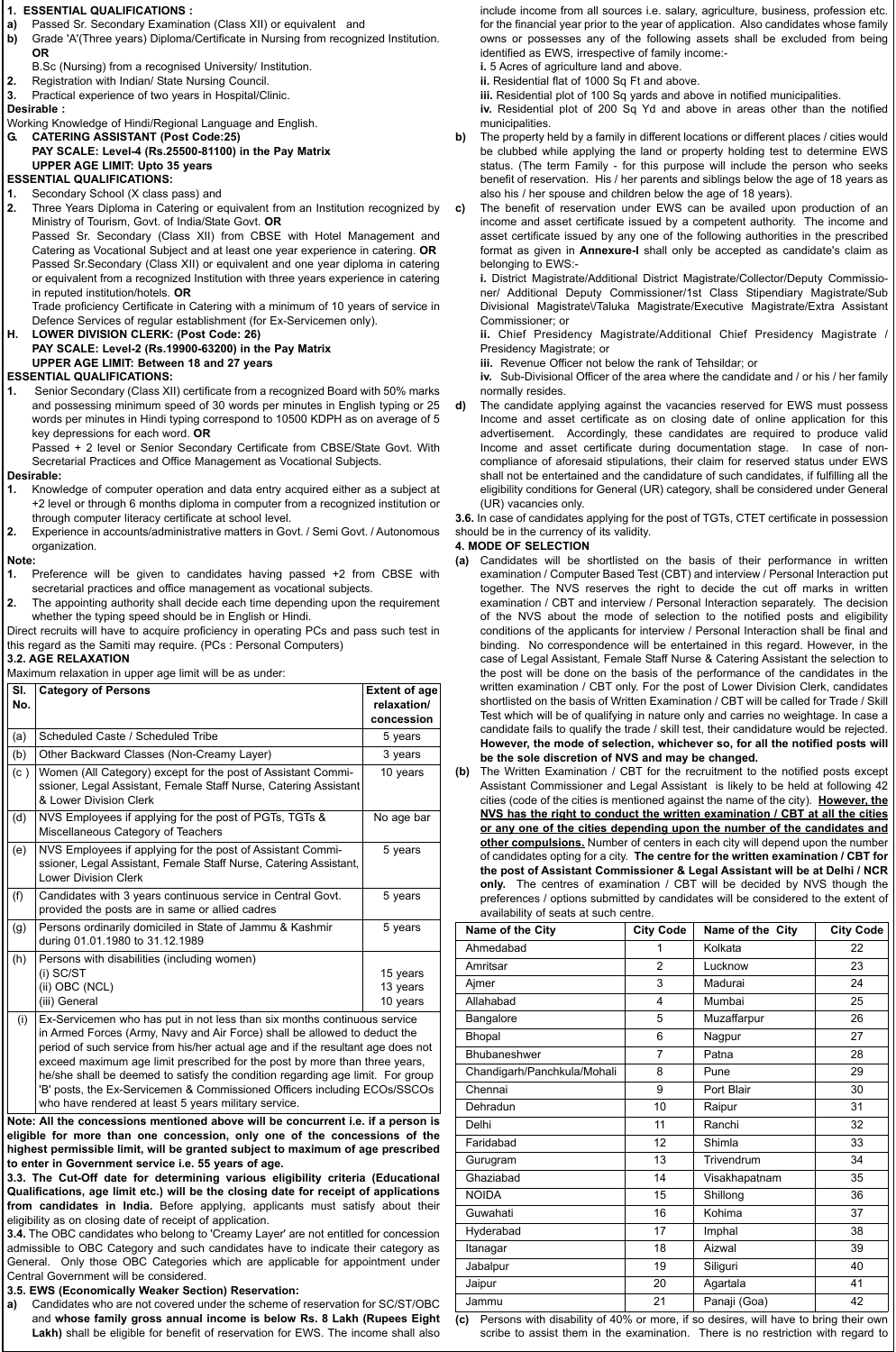educational qualification or age etc. for the scribe. Compensatory time to be allowed in this case is 20 minutes per hour of examination. All candidates with disability not availing the facility of scribe may be allowed additional time of minimum of one hour for examination of three hours duration. Reservation for person with disabilities in r/o the current year vacancies will be given as per the rules. However, posts are identified suitable for persons with disabilities will be as per O.M. No.16-15/2010-DD-III dated 29.07.2013 by Office of the Chief Commissioner for Persons with Disabilities, Ministry of Social Justice & Empowerment.

- **(d)** No candidate will be permitted for the written examination / CBT without the proper Admit Card.
- **(e) Scheme of Examination:**
- **(i) For the post of Assistant Commissioner:**

| <b>Test</b> | <b>Component of the test</b>                                                             | Number of<br>questions | <b>Total</b><br>marks | Duration of<br>the test                                    |
|-------------|------------------------------------------------------------------------------------------|------------------------|-----------------------|------------------------------------------------------------|
| Part-I      | Reasoning Ability                                                                        | 15                     | 15                    | The test will be                                           |
| Part-II     | <b>General Awareness</b>                                                                 | 15                     | 15                    | of 3 hours                                                 |
| Part-III    | Language Competency Test<br>(General English and General<br>Hindi-20 marks each subject) | 40                     | 40                    | duration without<br>any time limit for<br>each part of the |
| Part-IV     | Quantitative Aptitude                                                                    | 20                     | 20                    | test individually.                                         |
| Part-V      | Educational Planning and<br>Administration                                               | 90                     | 90                    |                                                            |
| 1.1.1       | Total<br>$- - - -$                                                                       | 180                    | 180                   |                                                            |

#### **(ii) For the posts of PGTs:**

| <b>Test</b> | <b>Component of the test</b>                                                                                                                                                                                                                                                                                   | Number of<br>questions | <b>Total</b><br>marks | Duration of<br>the test            |
|-------------|----------------------------------------------------------------------------------------------------------------------------------------------------------------------------------------------------------------------------------------------------------------------------------------------------------------|------------------------|-----------------------|------------------------------------|
| Part-I      | Reasoning Ability                                                                                                                                                                                                                                                                                              | 15                     | 15                    | The test will be                   |
| Part-II     | General Awareness                                                                                                                                                                                                                                                                                              | 15                     | 15                    | of 3 hours                         |
| Part-III    | <b>Teaching Aptitude</b>                                                                                                                                                                                                                                                                                       | 20                     | 20                    | duration without                   |
| Part-IV     | Subject Knowledge<br>(difficulty level Post Graduation)                                                                                                                                                                                                                                                        | 100                    | 100                   | any time limit<br>for each part of |
|             | <b>Total</b>                                                                                                                                                                                                                                                                                                   | 150                    | 150                   | the test indivi-                   |
| Part-V      | Language Competency Test<br>(General English and General<br>Hindi-15 marks each subject).<br>This part is qualifying in<br>nature only with minimum<br>33 1/3rd marks in each<br>language. Part-I to IV of the<br>candidate will not be evaluated.<br>if he/she fails to attain qualifying<br>marks in Part-V. | 30                     | 30                    | dually.                            |

**Note:**

For all subjects of PGTs, Part-I to III will be common. Part IV will be subject specific. **(iii) For the posts of TGTs & Miscellaneous Teachers:**

| <b>Test</b> | <b>Component of the test</b>                                                                                                                                                                                                                                                                                                   | Number of<br>questions | Total<br>marks | <b>Duration of</b><br>the test         |
|-------------|--------------------------------------------------------------------------------------------------------------------------------------------------------------------------------------------------------------------------------------------------------------------------------------------------------------------------------|------------------------|----------------|----------------------------------------|
| Part-I      | Reasoning Ability                                                                                                                                                                                                                                                                                                              | 10                     | 10             | The test will be                       |
| Part-II     | <b>General Awareness</b>                                                                                                                                                                                                                                                                                                       | 10                     | 10             | of 3 hours                             |
| Part-III    | <b>Teaching Aptitude</b>                                                                                                                                                                                                                                                                                                       | 15                     | 15             | duration without                       |
| Part-IV     | Subject Knowledge<br>(difficulty level Graduation)                                                                                                                                                                                                                                                                             | 100                    | 100            | any time limit for<br>each part of the |
|             | Total                                                                                                                                                                                                                                                                                                                          | 135                    | 135            | test individually.                     |
| Part-V      | Language Competency General<br>Hindi, General English and<br>Regional Language*-15 marks<br>each subject). This part is<br>qualifying in nature only with<br>minimum 33 1/3rd marks in<br>each language. Part-I to IV of<br>the candidate will not be evalua-<br>ted, if he/she fails to attain<br>qualifying marks in Part-V. | 45                     | 45             |                                        |

**Note:** For all subjects of TGTs & Miscellaneous Teachers, Part-I to III will be common. Part IV will be subject specific.

\* Students in Jawahar Navodaya Vidyalaya are taught through the medium of following mother tongue / regional language upto the Class VIII:

(1) Assamese, (2) Bengali, (3) Gujarati, (4) Hindi, (5) Kannada, (6) Malayalam, (7) Manipuri, (08) Marathi, (9) Bodo, (10) Nepali, (11) Oriya, (12) Punjabi, (13) Tamil, (14) Telugu, (15) Urdu (16) Garo (17) Khasi (18) Mizo (19) English.

Hence, every candidate has to opt 01 language out of aforementioned 19 regional languages / mother tongue. However, the standard of English & Hindi for those who are opting one of these two languages as regional language / mother tongue also, will be higher than the standard as that of General English and General Hindi.

# **(iv) For the post of Legal Assistant:**

| <b>Test</b> | <b>Component of the test</b>                                                                            | Number of<br>questions | <b>Total</b><br>marks | <b>Duration of</b><br>the test                             |
|-------------|---------------------------------------------------------------------------------------------------------|------------------------|-----------------------|------------------------------------------------------------|
| Part-I      | Reasoning Ability                                                                                       | 15                     | 15                    | The test will be                                           |
| Part-II     | <b>General Awareness</b>                                                                                | 15                     | 15                    | of 3 hours                                                 |
| Part-III    | Language Competency Test<br>(General English and General<br>Hindi-20 marks each subject)                | 40                     | 40                    | duration without<br>any time limit for<br>each part of the |
| Part-IV     | Quantitative Aptitude                                                                                   | 20                     | 20                    | test individually.                                         |
| Part-V      | Constitution of India, Functioning<br>of High Courts, Supreme Court,<br>Central Administrative Tribunal | 90                     | 90                    |                                                            |

| Test        | <b>Component of the test</b>                                                                                                                                                                                                           | Number of<br>questions        | <b>Total</b><br>marks | <b>Duration of</b><br>the test                               |
|-------------|----------------------------------------------------------------------------------------------------------------------------------------------------------------------------------------------------------------------------------------|-------------------------------|-----------------------|--------------------------------------------------------------|
|             | Civil Procedure Code and Criminal<br>Procedure Code (provisions<br>required to be referred generally<br>in Government Offices will be<br>given importance), Evidence<br>Act, Limitation Act, POCSO<br>Act, Interpretation of Statutes. |                               |                       |                                                              |
|             | <b>Total</b>                                                                                                                                                                                                                           | 180                           | 180                   |                                                              |
|             | (v) For the post of Female Staff Nurse:                                                                                                                                                                                                |                               |                       |                                                              |
| <b>Test</b> | <b>Component of the test</b>                                                                                                                                                                                                           | Number of<br>questions        | <b>Total</b><br>marks | <b>Duration of</b><br>the test                               |
| Part-I      | <b>Reasoning Ability</b>                                                                                                                                                                                                               | 15                            | 15                    | The test will be                                             |
| Part-II     | General Awareness &<br><b>Current Affairs</b>                                                                                                                                                                                          | 15                            | 15                    | of 2 hours<br>duration without                               |
| Part-III    | Language Competency Test<br>(General English and General<br>Hindi-15 marks each subject)                                                                                                                                               | 30                            | 30                    | any time limit for<br>each part of the<br>test individually. |
| Part-IV     | Subject Knowledge                                                                                                                                                                                                                      | 60                            | 60                    |                                                              |
|             | <b>Total</b>                                                                                                                                                                                                                           | 120                           | 120                   |                                                              |
|             | (vi) For the post of Catering Assistant:                                                                                                                                                                                               |                               |                       |                                                              |
| <b>Test</b> | <b>Component of the test</b>                                                                                                                                                                                                           | <b>Number of</b><br>questions | <b>Total</b><br>marks | <b>Duration of</b><br>the test                               |
| Part-I      | <b>Reasoning Ability</b>                                                                                                                                                                                                               | 15                            | 15                    | The test will be                                             |
| Part-II     | <b>General Awareness</b>                                                                                                                                                                                                               | 15                            | 15                    | of 2 hours                                                   |
| Part-III    | Language Competency Test<br>(General English and General<br>Hindi-15 marks each subject)                                                                                                                                               | 30                            | 30                    | duration without<br>any time limit for<br>each part of the   |
| Part-IV     | Subject Knowledge                                                                                                                                                                                                                      | 60                            | 60                    | test individually.                                           |
|             | <b>Total</b>                                                                                                                                                                                                                           | 120                           | 120                   |                                                              |
|             | (vii) For the post of Lower Division Clerk:                                                                                                                                                                                            |                               |                       |                                                              |
| <b>Test</b> | <b>Component of the test</b>                                                                                                                                                                                                           | Number of<br>questions        | <b>Total</b><br>marks | <b>Duration of</b><br>the test                               |
| Part-I      | Reasoning Ability                                                                                                                                                                                                                      | 25                            | 25                    | The test will be                                             |
| Part-II     | <b>General Awareness</b>                                                                                                                                                                                                               | 25                            | 25                    | of 2 hours                                                   |
| Part-III    | Language Competency Test<br>(General English and General<br>Hindi-15 marks each subject)                                                                                                                                               | 30                            | 30                    | duration without<br>any time limit for<br>each part of the   |
| Part-IV     | Quantitative Aptitude                                                                                                                                                                                                                  | 20                            | 20                    | test individually.                                           |
| Part-V      | Knowledge of Computer                                                                                                                                                                                                                  | 20                            | 20                    |                                                              |
|             | <b>Total</b>                                                                                                                                                                                                                           | 120                           | 120                   |                                                              |

**(f)** Schedule of examination will be intimated with the Admit Card.

**(g)** Detailed examination schedule will also be notified on NVS website **www.navodaya.gov.in** and **www.nvsrecruitment2019.org** in due course.

**(h)** Based on the performance in written examination / CBT and also keeping in view the number of vacancies, the candidates will be called for interview / Personal Interaction in the ratio as decided by NVS. Intimation to this effect will be uploaded on the NVS website **www.navodaya.gov.in** and **www.nvsrecruitment2019.org** in due course. Candidates are required to check the NVS website from time to time for updates. Taking into account the performance of the candidates in written examination / CBT and interview both, merit list will be prepared in the case of Assistant Commissioner and PGTs. In case of TGTs & Miscellaneous Category Teachers, merit list will be prepared taking into consideration performance of the candidates both in written examination / CBT and Personal Interaction. **However, the mode of selection will be the sole discretion of NVS and may change.**

#### **5. HOW TO APPLY:**

- **i.** Candidates are required to **apply Online** through NVS website at **www.navodaya.gov.in** or **www.nvsrecruitment2019.org. No other means/ mode of application will be accepted.**
- **ii.** Candidates are required to **have a valid personal email ID**. It should be kept active during the currency of this recruitment. The NVS through its exam conducting agency may send call letters for written test/CBT and interview/ Personal Interaction / Skill Test etc. on the registered email ID of the candidate or the same may be downloaded from the designated recruitment portal. **Under no circumstances, candidate should share/ mention email ID to/ or of any other person.**
- **iii.** In case, a candidate does not have a valid personal email ID, he/she should **create his/ her new email ID** before applying Online.
- **iv.** The online applications should be filled carefully **as per instructions** contained in the online application format and submit the same Online. Login Id and password would be generated on successful submission of application and will be sent on the registered e-mail address of the candidate. Candidates are advised to preserve their login Id and password for future use.
- **v.** No fee is required to be paid by candidates belonging to SC/ST/PH categories; hence, the steps for payment of fees will not be applicable to them in online application form. **Once the fee is deposited the same shall not be refunded under any circumstances.**
- **vi.** The candidates have to pay examination fee online through the prescribed link at online application. The post wise examination fee payable is as under:

| <b>Post</b>                                                                       | <b>Examination Fee</b> |  |  |  |
|-----------------------------------------------------------------------------------|------------------------|--|--|--|
| Assistant Commissioner                                                            | Rs.1500/-              |  |  |  |
| PGTs. TGTs, Miscellaneous Category Teachers &<br>Female Staff Nurse               | Rs.1200/-              |  |  |  |
| Legal Assistant, Catering Assistant & Lower Division Clerk<br>Rs.1000/-           |                        |  |  |  |
| vii. The candidates should take a printout of the online application and preserve |                        |  |  |  |

**it for their record and should not send the same to NVS or to any other Continued on page 29**